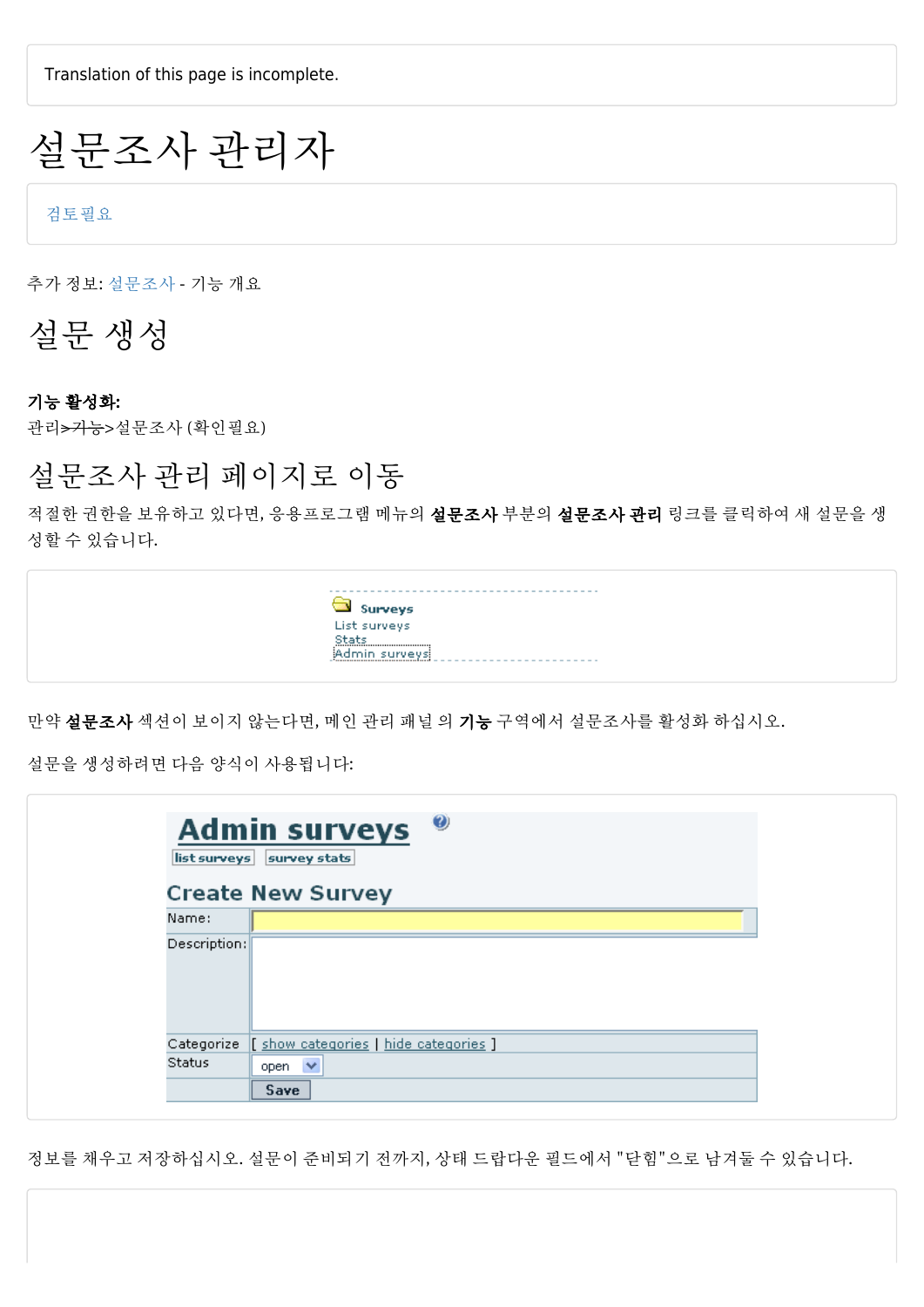| Name:         | Enquesta per al curs (03b): " <b>/wiki (W-G01)</b> "                                                                                                                                                                                                                                                                                                                                 |
|---------------|--------------------------------------------------------------------------------------------------------------------------------------------------------------------------------------------------------------------------------------------------------------------------------------------------------------------------------------------------------------------------------------|
|               | Description: Enquesta que ha d'omplir l'alumnat del curs <b> (03b) Curs de Wiki:<br/>Redacció col·laborativa per internet (nivell I). Classes presencials: 28,<br/> 29 de Novembre, i 1, 4 i 5 de Desembre de 2006, de 10h a 13h.</b><br>(W-G01)<br><br>br> Basada en l'enquesta estàndard "<br>b>Student Experience of<br>Education Questionnaire (SEEQ)", amb algunes addicions de |
|               | Categorize   show categories   hide categories ]                                                                                                                                                                                                                                                                                                                                     |
| <b>Status</b> | open $\vee$                                                                                                                                                                                                                                                                                                                                                                          |
|               | Save                                                                                                                                                                                                                                                                                                                                                                                 |

이 예제에서는, 설문의 설명 내부에 html 태그를 사용하고 있습니다, 이리한다면, 사용자가 응답을 채워넣기 위하여 볼 때 설문의 설명 내부에 더 많은 마크업이 존재할 것입니다.

| [D name                         | description                                                                                                                                                                                                                                          | status questions action |  |
|---------------------------------|------------------------------------------------------------------------------------------------------------------------------------------------------------------------------------------------------------------------------------------------------|-------------------------|--|
| $(03b)$ : "Wiki"<br>$(W-G01)$ " | Enquesta per al curs   Enquesta que ha d'omplir l'alumnat del curs (03b)<br>Curs de Wiki: Redacció col·laborativa per<br>internet (nivell I). Classes presencials: 28, 29<br>de Novembre, i 1, 4 i 5 de Desembre de 2006,<br>de 10h a 13h. $(W-G01)$ |                         |  |

질문 링크를 클릭하여 (?) 설문에 질문을 추가하십시오.

만약 설문 상태가 닫힘 (x) 이라면 사용자는 설문에 응할 수 없게 될 것입니다. 사용자가 설문에 응하도록 허용할 준비 가 되었을 대 상태 필드를 "열림" (x) 으로 하십시오. 일정시간이 지난 후에 닫히도록 설정할 수도 있습니다.

# Survey questions

Once you click on the question link ( $\circled{p}$ ), you will be able to add questions (tiki-

**admin\_survey\_questions.php**):

| List surveys           | <b>Edit survey questions : Enquesta per al curs</b><br>(03b): "Wiki (W-G01)"<br>$ $ this survey stats $ $ edit this survey<br>admin surveys<br>survey stats                  |
|------------------------|------------------------------------------------------------------------------------------------------------------------------------------------------------------------------|
|                        | Create/edit questions for survey: Enquesta per al curs<br>(03b): "Wiki (W-G01)"                                                                                              |
| Question:              |                                                                                                                                                                              |
| Position:              | $\overline{\mathbf{v}}$                                                                                                                                                      |
| Type:                  | $\checkmark$<br>One choice<br><b>Tip</b><br>For a multiple answer question put the answers into the following field,<br>separated by a comma. Example: one, two, many, lots. |
| Options (if<br>apply): | Save                                                                                                                                                                         |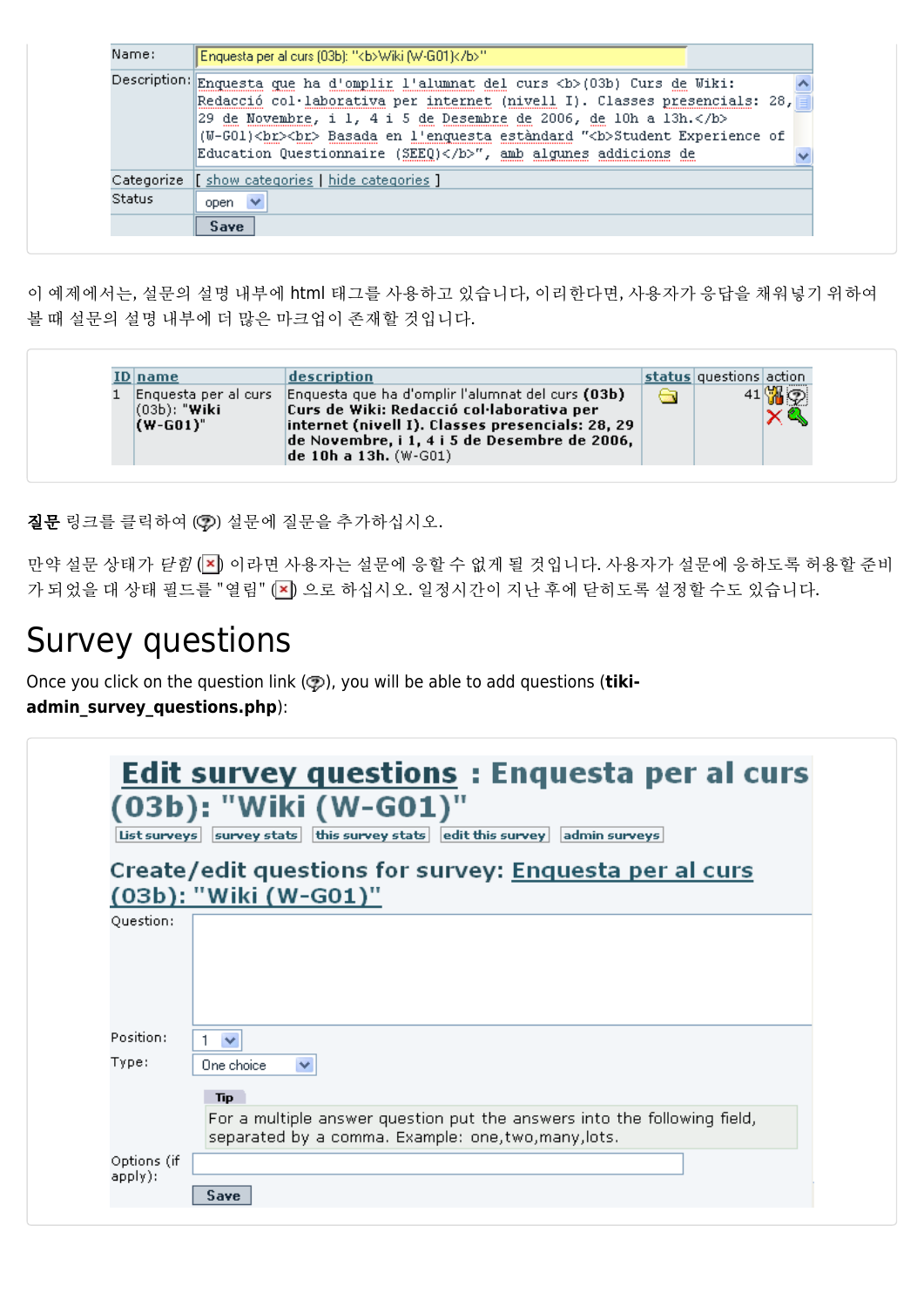You can use several question types when creating a survey:

- Short text questions
- Single choice questions
- Multiple choice questions
- Rate 1..5 questions
- Rate 1..10 questions

Select the question type and enter the question text. If the question has options, such as with single or multiple choice questions, enter the options separated by commas. The options will appear as possible answers to the questions.

When some questions are inserted, you can see them listed below at the same page of administration of questions (**tiki-admin\_survey\_questions.php**):

|   | Questions |                                                                                         |   |                     |                       |
|---|-----------|-----------------------------------------------------------------------------------------|---|---------------------|-----------------------|
|   |           | Find<br>find                                                                            |   |                     |                       |
|   |           | ID position question                                                                    |   | type options action |                       |
|   | 11        | Quin curs vas fer?                                                                      | с |                     | delete<br><u>edit</u> |
| 2 | 12        | <b>APRENENTATGE:</b> El curs m'ha semblat intel·lectualment<br>engrescador i estimulant |   | 10                  | delete<br>edit        |

#### Short text questions

A short text question will be displayed as an input text box where users can enter text. Tiki will store all the user answers to the question and list them in the stats (if two users enter the same text it will be displayed only once indicating the number of users that entered the text). This type of question can generate fairly long stats since it is unlikely that two users will type the same text.

### Single choice questions

A single choice question will display the options as radio buttons and the user must select only one of the options.

## Multiple choice questions

In a multiple choice question options will be displayed as checkboxes and the user will be able to click one, some or all the options.

### Rate 1..5 questions

The user will be asked to rate the question topic from 1 to 5 using radio buttons.